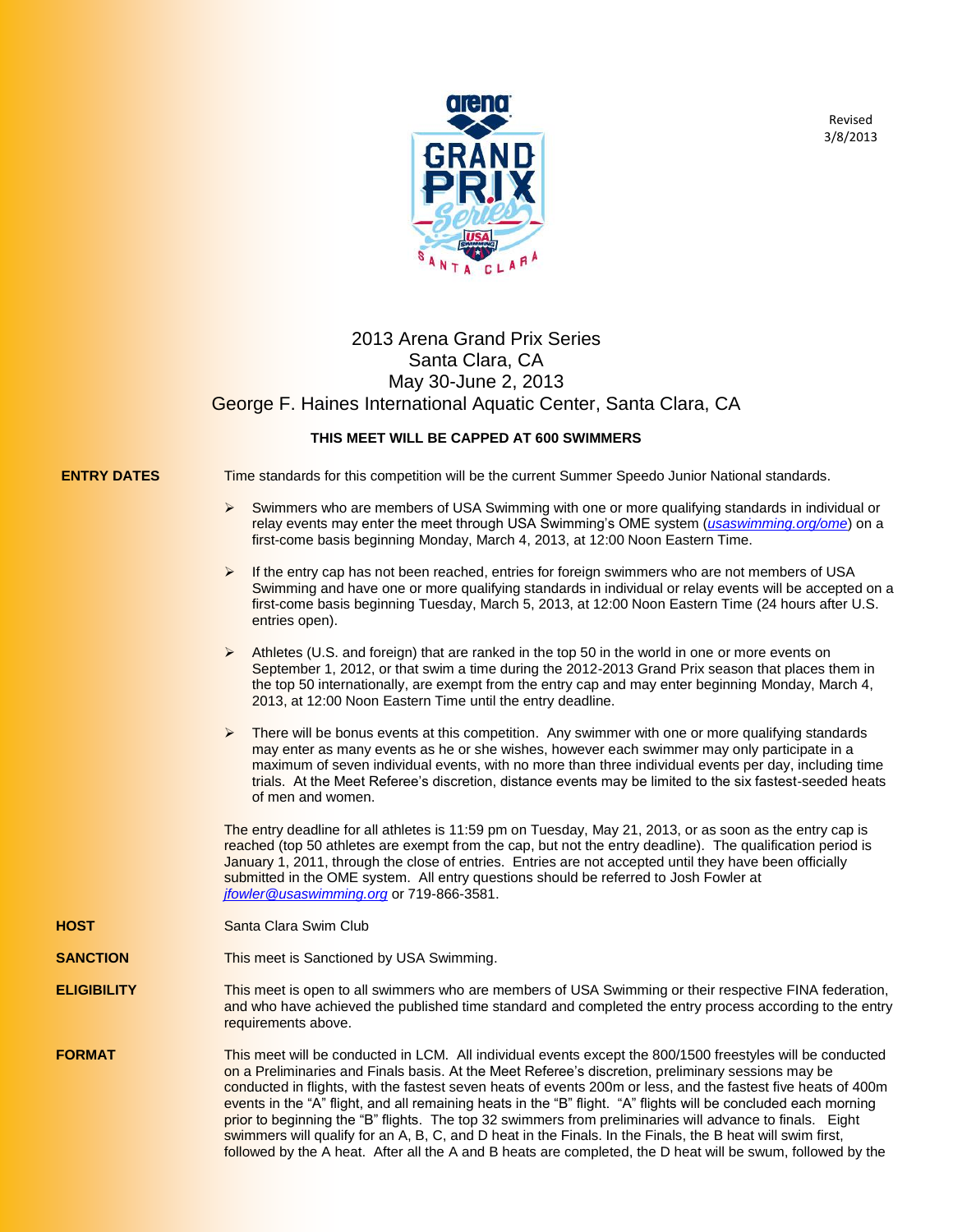|                                             | C heat. All but the fastest two seeded heats of relays will be swum in the preliminary sessions. The fastest<br>two seeded relay heats in each event will be swum at the end of the "A/B" finals session.                                                                                                                                                                                                                                                                                                                                                                                                                                                                                                                                                                                                                        |  |  |  |  |
|---------------------------------------------|----------------------------------------------------------------------------------------------------------------------------------------------------------------------------------------------------------------------------------------------------------------------------------------------------------------------------------------------------------------------------------------------------------------------------------------------------------------------------------------------------------------------------------------------------------------------------------------------------------------------------------------------------------------------------------------------------------------------------------------------------------------------------------------------------------------------------------|--|--|--|--|
| <b>SEEDING</b>                              | Events shall be seeded in order of LCM, Non-Conforming LCM (distance events), SCM, SCY.                                                                                                                                                                                                                                                                                                                                                                                                                                                                                                                                                                                                                                                                                                                                          |  |  |  |  |
| <b>SCHEDULE</b>                             | Day 1:<br>Timed Finals begin at 4:00 p.m. Local Time<br>Days 2-4:<br>Prelims: 9:00 a.m. Local Time<br>Finals: 6:00 p.m. Local Time                                                                                                                                                                                                                                                                                                                                                                                                                                                                                                                                                                                                                                                                                               |  |  |  |  |
|                                             | Practice will be available 7:00 a.m.-9:00 p.m. local time beginning two days prior to the competition.                                                                                                                                                                                                                                                                                                                                                                                                                                                                                                                                                                                                                                                                                                                           |  |  |  |  |
| <b>TECHNICAL MEETING</b>                    | A technical meeting will be held at the pool at 3:00 p.m. local time on Thursday, May 30, 2013. Coaches are<br>responsible for all information presented at this meeting.                                                                                                                                                                                                                                                                                                                                                                                                                                                                                                                                                                                                                                                        |  |  |  |  |
| <b>DISTANCE EVENTS</b>                      | On Day 1, the 800/1500 freestyle events will swim as timed finals and will swim fastest to slowest,<br>alternating women and men. On Day 4, the 800/1500 freestyle events will swim as timed finals, with the<br>fastest heat of each event in the finals session; all other heats will swim fastest to slowest, alternating<br>women and men, following the prelims.                                                                                                                                                                                                                                                                                                                                                                                                                                                            |  |  |  |  |
| <b>RULES</b>                                | Unless otherwise noted herein, this meet shall be conducted in accordance with current USA Swimming<br>Rules and Regulations. Please note that use of audio or visual recording devices, including a cell phone, is<br>not permitted in changing areas, rest rooms or locker rooms. A Meet Committee consisting of at least one<br>official, one coach, and one athlete will be appointed by the Meet Referee to review conflicts arising from<br>administrative matters.                                                                                                                                                                                                                                                                                                                                                        |  |  |  |  |
| <b>WARM UP</b>                              | Feet-first entries only, except in designated lanes and times. Violations may result in disqualification from<br>next individual event or expulsion from the meet. More detailed warm up procedures will be distributed at<br>registration and during the Technical Meeting.                                                                                                                                                                                                                                                                                                                                                                                                                                                                                                                                                     |  |  |  |  |
| <b>SCORING</b>                              | There will be no team scoring for this event.                                                                                                                                                                                                                                                                                                                                                                                                                                                                                                                                                                                                                                                                                                                                                                                    |  |  |  |  |
| <b>AWARDS</b><br><b>AND PRIZE MONEY</b>     | There will be no awards at this meet. \$150,000 in overall prize money will be awarded throughout the Arena<br>Grand Prix Series. At this competition, \$500 will be awarded for each first place finish, \$300 for second, and<br>\$100 for third in all individual Olympic-distance events.                                                                                                                                                                                                                                                                                                                                                                                                                                                                                                                                    |  |  |  |  |
| <b>FOREIGN ENTRIES</b>                      | Foreign swimmers who are members of USA Swimming may enter through the OME system according to<br>the entry dates on page one, provided the entry cap has not been reached. Foreign swimmers who are not<br>members of USA Swimming cannot use the OME system, and should contact Josh Fowler at USA<br>Swimming to submit entries. Foreign federations and clubs should contact USA Swimming as soon as<br>possible for a formal invitation to the meet. For additional assistance with entries, please contact Josh<br>Fowler at <i>jfowler@usaswimming.org</i> or 719-866-3581.                                                                                                                                                                                                                                               |  |  |  |  |
| <b>ENTRY FEES</b>                           | <b>Individual Events</b><br>\$10.00 per event<br>\$20.00 per event<br>Relays<br><b>Coach Credential</b><br>\$20.00 per coach                                                                                                                                                                                                                                                                                                                                                                                                                                                                                                                                                                                                                                                                                                     |  |  |  |  |
| <b>RELAYS</b>                               | All but the fastest two seeded heats of relays will be swum in the preliminary sessions. The fastest two<br>seeded relay heats in each event will be swum at the end of the "A/B" finals session. Relay-only swimmers<br>will be allowed in this meet, but will not be allowed to swim in time trials.                                                                                                                                                                                                                                                                                                                                                                                                                                                                                                                           |  |  |  |  |
| <b>SWIMMERS WITH</b><br><b>DISABILITIES</b> | Coaches entering swimmers with disabilities that require any accommodations are required to provide<br>advance notice in writing to the meet director by the entry deadline accompanying their meet entry file,<br>including the need for any personal assistants required and/or registered service animals. Failure to provide<br>advance notice may limit the host's ability to accommodate all requests.                                                                                                                                                                                                                                                                                                                                                                                                                     |  |  |  |  |
| <b>CHECK-IN</b>                             | Positive check-in is required for all events over 400m and all relays. Swimmers entered in the distance<br>freestyle events may indicate their preference to swim the event in the preliminary session. The top eight<br>swimmers who state no preference shall be seeded to compete in the finals. In order to make their<br>designation, swimmers or their coaches must mark on the positive check-in sheet their preference to swim<br>during preliminaries. The swimmers or coach should clearly write "AM" next to their name when they check-<br>in if they desire to swim in the preliminaries. Positive check-in is due prior to the scratch deadline in order to<br>be seeded. All relay cards are due to the Administrative Referee no later than 30 minutes following the start<br>of finals for each night's relays. |  |  |  |  |
| <b>SCRATCHES</b>                            | Scratches for day 1 events are due 15 minutes after the conclusion of the technical meeting, and 30 minutes<br>after the start of finals for all subsequent day's events.                                                                                                                                                                                                                                                                                                                                                                                                                                                                                                                                                                                                                                                        |  |  |  |  |
| <b>SCRATCH PENALTY</b>                      | There is no penalty for failing to compete in a preliminary, timed final, or relay heat, except an individual<br>event in which a swimmer has not scratched prior to the appropriate deadline will be counted toward that                                                                                                                                                                                                                                                                                                                                                                                                                                                                                                                                                                                                        |  |  |  |  |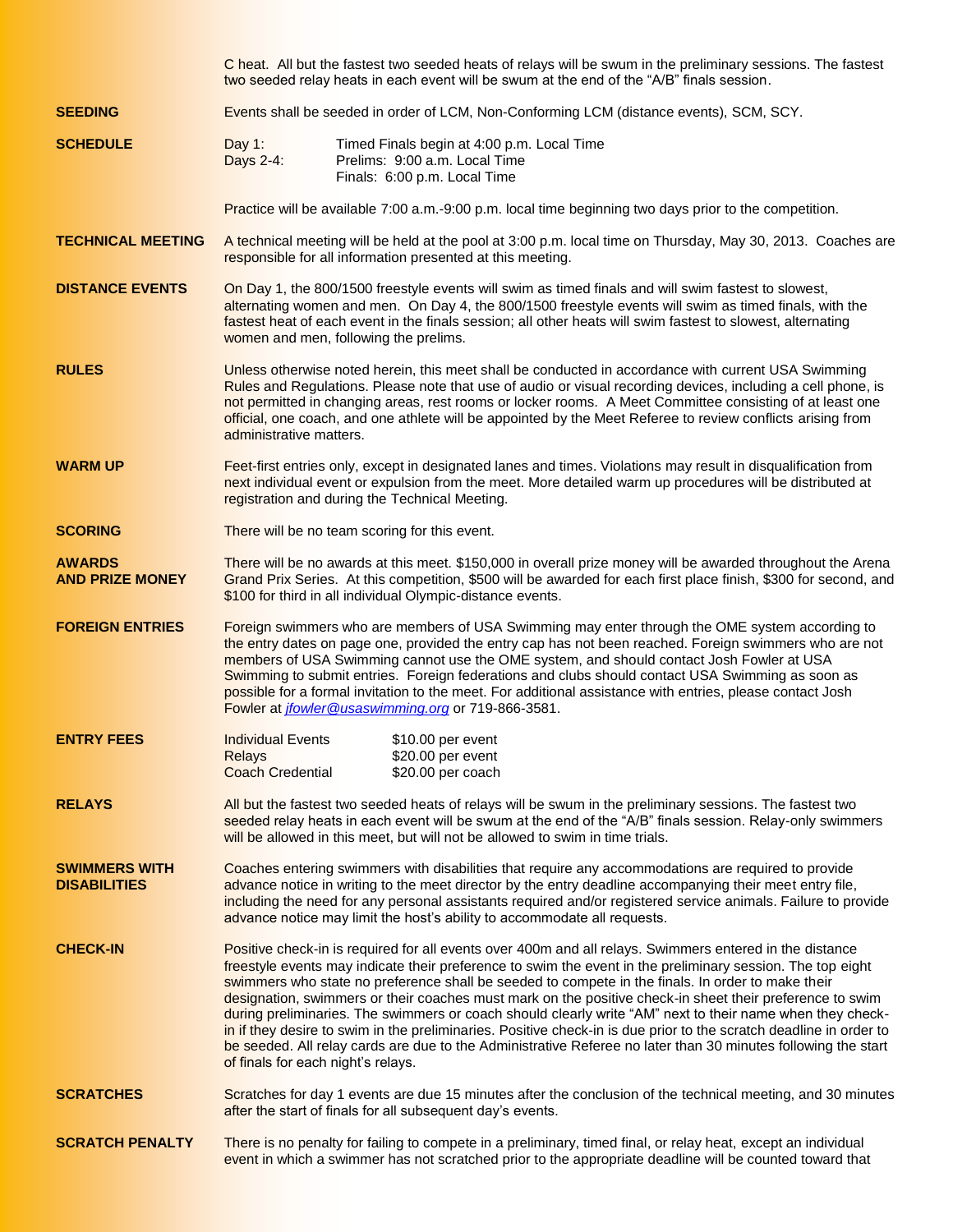swimmer's seven-event limit. A swimmer qualifying for an A, B, C, or D Final who fails to compete shall be barred from the remainder of the meet, unless excused by the Meet Referee. **TIME TRIALS** Time Trials may be conducted at the discretion of the Meet Referee. Entry fees for time trials will be the same as the meet entry fees. Time trials count toward a swimmer's individual event total for each day, but not the meet total. Athletes may need to provide their own lane timer and lap counter for time trial events. **SAFETY** Marshals will be in place during warm-up periods and USA Swimming safety rules will be in effect. A warmup schedule will be posted in the venue. It is the responsibility of the swimmer or of the swimmer's legal guardian to ensure compliance USA Swimming safety procedures. **OFFICIALS** An officials' meeting will be held one hour prior to each session at the pool. This meet has been designated **INFO** as a National Qualifying Meet to all officials who wish to and are eligible to be evaluated for advancement or re-certification. Request for evaluation should be made to the meet referee. **EVENT PERSONNEL** Referee: Lucy Duncan *lucyuss@aol.com* 317-946-1371 Meet Directors: John Blake *[jblake@santaclaraswimclub.org](mailto:jblake@santaclaraswimclub.org)* Jaime Benes *[jbenes@santaclaraswimclub.org](mailto:jbenes@santaclaraswimclub.org)* Stella Ezrre *[sezrre@santaclaraswimclub.org](mailto:sezrre@santaclaraswimclub.org)* **BROADCAST** Any photographs, videotape or other audio and/or visual recordings of the event created by a spectator may **STATEMENT** be used solely for such spectator's personal non-commercial use, and may not be broadcast, published or disseminated, or used for any commercial purposes, without the prior written consent of USA Swimming. **IMAGE** All participants agree to be filmed and photographed by the official photographer(s) and network(s) of USA **AUTHORIZATION** Swimming under the conditions authored by USA Swimming, and allow event organizers the right to use names, pictures, likenesses, and biographical information before, during or after the period of participation in USA Swimming competitions to promote such competitions. All participants agree not to use or authorize use of pictures in the uniforms and equipment provided by USA Swimming for the purpose of trade, without the consent of USA Swimming. All participants agree not to use medals or photos, or portraits or films with the medals, which are received for performances in this competition, for the purpose of trade. Furthermore, participants agree to return these uniforms and equipment, bearing USA Swimming logos and marks, if and when requested. **DOPING CONTROL** Doping Control may occur at this competition. All athletes competing in the meet are eligible to be tested. All athletes should check the status of all medications they consume at the US Anti-Doping Agency's (USADA) Drug Reference website (*usantidoping.org/dro*). Documentation may be required to be submitted well in advance of the meet. **DECK CHANGING** Except where venue facilities require otherwise, changing into or out of swimsuits other than in locker rooms or other designated areas is not appropriate and is prohibited. **AUDIOVISUAL** Use of audio or visual recording devices, including a cell phone, is not permitted in changing areas, rest **EQUIPMENT** rooms or locker rooms. **LIABILITY** USA Swimming, the LSC, the facility, and the host organization shall accept no responsibility for liability or injuries sustained by any individual, athlete, coach, official, meet volunteer, or spectator while traveling to and from or while participating in this event. Damage to the facility, when proved, will cause the offending participant, if unattached, or the offending swimmer's club, if attached, to be held accountable for repairs. All participants and guests must adhere to the facility rules and coaches must supervise their swimmers at all times. Glass containers are not permitted in the facility. Children must be supervised at all times. **ABOUT THE** The George F. Haines International Aquatic Center is located at 2625 Patricia Drive, Santa Clara, CA **FACILITY** 95051. The phone number is 408-246-5050. The venue consists of an outdoor 50 meter, 9 lane competition pool with 2 separate 25 yard warm-up pools. Omega electronic timing system with touch pads and scoreboard will be used for this meet. New Omega starting blocks with adjustable slanted footrests have been installed along both ends of the competition pool. Stadium seating will be available for spectators. The minimum water depth in accordance with Article 103.2.3 is 4  $\frac{1}{2}$  ft at the start and 4  $\frac{1}{2}$  ft. at the turn end. The competition course has been certified in accordance with Article 104.2.2C (4). The copy of such certification is on file with USA Swimming. LOCKERS Limited lockers are available in the athlete/ officials locker rooms for day use only. No locks will be provided. **MEDICAL** Lifeguards shall be on duty at all times during warm up and competition. Anyone in need of medical<br>**ASSISTANCE** assistance should go to the lifeguard office immediately. There will be certified medical personal o assistance should go to the lifeguard office immediately. There will be certified medical personal on site during the competition. **CONCESSIONS** A full snack bar will be available throughout the meet. A daily pancake breakfast will also be available each morning for swimmers in the meet, coaches, and officials beginning at 7:00AM.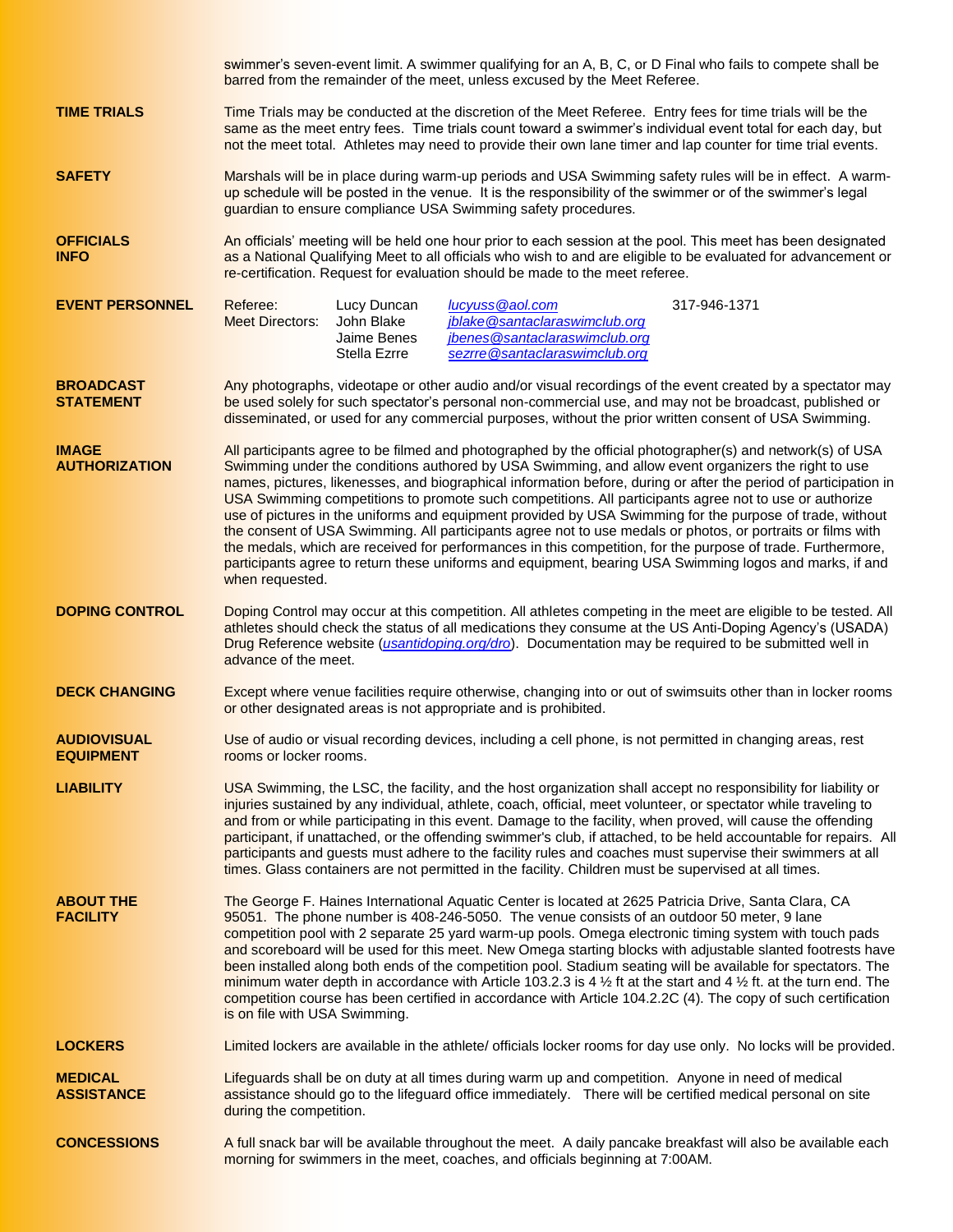| <b>HOTELS</b>  | Information on local hotels is available on the Santa Clara Swim Club web site at santaclaraswimclub.org<br>under the link labeled "International Meet".                                                                                                                                                                                                                                                                                                                                                                                                                                                     |
|----------------|--------------------------------------------------------------------------------------------------------------------------------------------------------------------------------------------------------------------------------------------------------------------------------------------------------------------------------------------------------------------------------------------------------------------------------------------------------------------------------------------------------------------------------------------------------------------------------------------------------------|
| <b>PARKING</b> | Free parking is available near the Swim Center Facility and around the Central park, but with limited<br>availability. A pay lot will be available on the field immediately North of the Swim Center. Daily parking<br>passes are \$7. An all-meet, all-session parking pass will also be available at \$20.00 for the pay lot on the<br>field. Field paid parking passes provide 'in and out' privileges for their specified term. Please do not park in<br>the Library Parking Lot. There is no overnight parking for recreational vehicles (RV's) permitted at the Swim<br>Center or on the Field/Pay Lot |
| <b>TICKETS</b> | All Session Passes: \$35.00<br><b>Individual Prelim Passes: \$5.00</b><br><b>Individual Adult Final Passes (Friday-Sunday); \$15.00</b><br>Individual Youth Passes (under 13) (Friday-Sunday); \$10.00<br><b>Individual Timed Final Passes (Thursday): \$5.00</b>                                                                                                                                                                                                                                                                                                                                            |
|                | Psych Sheets will be available for \$5.00 and daily prelim and final heat sheets for \$4.00.                                                                                                                                                                                                                                                                                                                                                                                                                                                                                                                 |
|                | Advance ticket sales will be available on-line at santaclaraswimclub.org beginning May 1, 2013.                                                                                                                                                                                                                                                                                                                                                                                                                                                                                                              |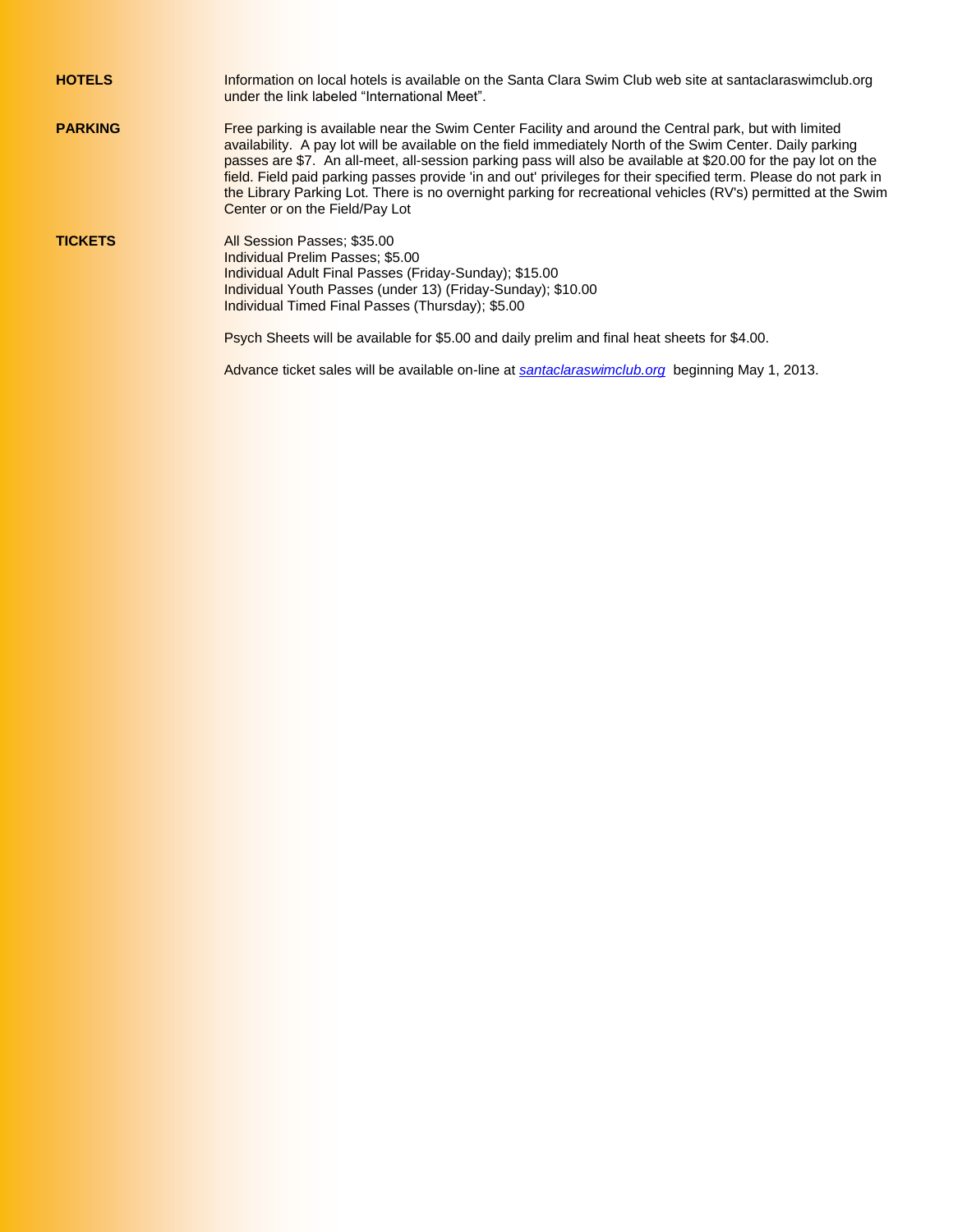

## 2012-13 Arena Grand Prix Series May 30-June 2, 2013 George F. Haines International Aquatic Center, Santa Clara, CA Long Course Meters

Qualifying Standards

| <b>WOMEN</b> |            |            |                       | <b>MEN</b> |            |            |
|--------------|------------|------------|-----------------------|------------|------------|------------|
| <b>SCY</b>   | <b>SCM</b> | <b>LCM</b> | <b>EVENTS</b>         | LCM        | <b>SCM</b> | <b>SCY</b> |
|              |            |            | Day 1                 |            |            |            |
| 16:42.49     | 16:56.99   | 17:20.49   | 1650y/1500m Freestyle | 16:14.29*  | 15:55.19*  | 15:44.29*  |
| 10:02.79*    | 8:52.89*   | $9:03.49*$ | 1000y/800m Freestyle  | 8:27.89    | 8:17.99    | 9:15.19    |
|              |            |            |                       |            |            |            |
|              |            |            | Day 2                 |            |            |            |
| 50.29        | 57.09      | 58.19      | 100 Freestyle         | 52.59      | 51.59      | 44.99      |
| 2:16.69      | 2:36.39    | 2:39.49    | 200 Breaststroke      | 2:24.49    | 2:21.69    | 2:02.39    |
| 4:51.09      | 4:18.69    | 4:23.79    | 500y/400m Freestyle   | 4:05.19    | 4:00.39    | 4:30.19    |
| 54.59        | 1:01.79    | 1:02.99    | 100 Butterfly         | 57.09      | 55.99      | 49.59      |
|              |            | 3:56.49    | 400 Free Relay        | 3:34.89    |            |            |
|              |            |            |                       |            |            |            |
|              |            |            | Day 3                 |            |            |            |
| 4:16.79      | 4:53.89    | 4:59.69    | 400 Individual Medley | 4:35.49    | 4:30.09    | 3:54.79    |
| 1:48.59      | 2:03.09    | 2:05.49    | 200 Freestyle         | 1:55.49    | 1:53.29    | 1:39.49    |
| 1:58.89      | 2:16.79    | 2:19.49    | 200 Backstroke        | 2:08.19    | 2:05.69    | 1:49.19    |
| 23.09        | 26.39      | 26.89      | 50 Freestyle          | 24.29      | 23.89      | 20.69      |
|              |            | 8:32.79    | 800 Free Relay        | 7:47.69    |            |            |
|              |            |            |                       |            |            |            |
|              |            |            | Day 4                 |            |            |            |
| 2:00.19      | 2:15.49    | 2:18.19    | 200 Butterfly         | 2:06.29    | 2:03.89    | 1:49.09    |
| 1:03.49      | 1:12.49    | 1:13.89    | 100 Breaststroke      | 1:06.69    | 1:05.39    | 56.39      |
| 55.09        | 1:03.79    | 1:04.99    | 100 Backstroke        | 59.39      | 58.29      | 50.29      |
| 2:01.79      | 2:19.49    | 2:22.19    | 200 Individual Medley | 2:09.49    | 2:06.99    | 1:50.09    |
| 10:02.79     | 8:52.89    | 9:03.49    | 1000y/800m Freestyle  | 8:27.89*   | 8:17.99*   | $9:15.19*$ |
| 16:42.49*    | 16:56.99*  | 17:20.49*  | 1650y/1500m Freestyle | 16:14.29   | 15:55.19   | 15:44.29   |
|              |            | 4:23.69    | 400 Medley Relay      | 3:56.99    |            |            |

\*Swimmers may qualify for the distance freestyle events with any of the 1650y, 1500m, 1000y, or 800m qualifying standards.

Any swimmer with one or more qualifying standards may enter as many events as he or she wishes. There are no time standards for the bonus events.